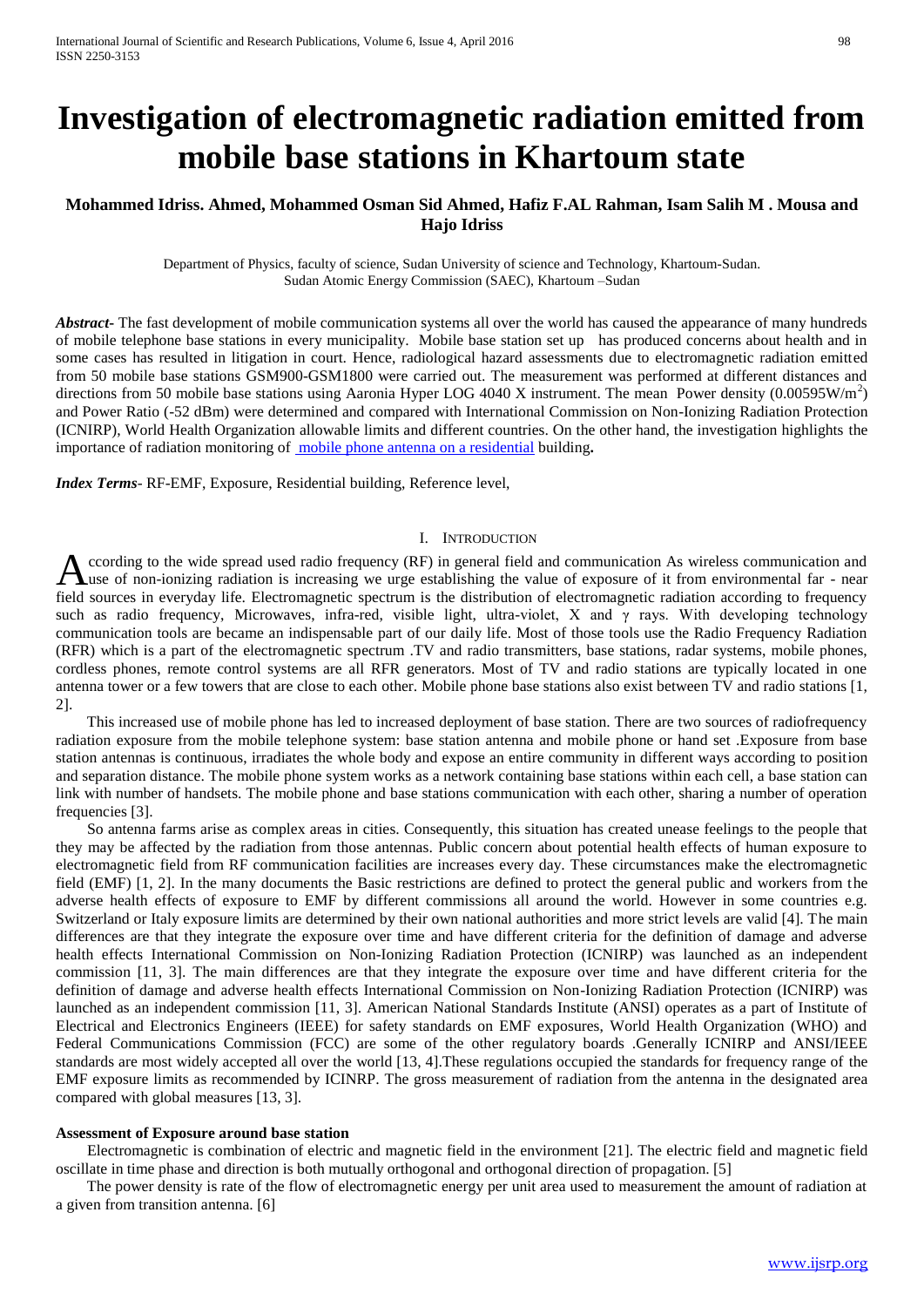$$
S = \frac{1}{2} Re [E \times H] S = \frac{[E_{\text{rms}}]^2}{Z_{\circ}} = Z_{\circ} [H_{\text{rms}}]^2
$$

E, H is electric and magnetic field intensity Z= impendence of free space

 The ratio between electric field strength and magnetic field strength is constant outside the reactive near field .In the free space the ratio is known as the intrinsic impendence of free space and takes the value 337 .consequently, equation 1 may be rewritten [5].

(1)

$$
\mathbf{S} = \frac{E^2}{377} \tag{2}
$$

**Near–field power density evaluation**

 In the near field region of antenna the energy is largely confined within a cylinder pattern of diameter D. The power density in the region can reach a maximum before it begins to decreased with distance and extent of the near field can be theoretically calculation by using the following equation: [7] [23]

$$
R = \frac{D^2}{4\lambda} \tag{3}
$$

Where:

R= extent of near field, D= maximum dimension of antenna,  $\lambda$  = wave length The corresponded maximum value of power density is given by the following equation:

$$
S_{nf} = \frac{16\eta P}{\pi D^2}
$$
 (4)

 $S_{nf}$  = Maximum near field power density  $\eta$  = aperture efficiency P = power field to antenna  $D =$  Antenna diameter

## **Far-field power density evaluation**

The transition region extents from the end of near field and goes up to beginning of far field. Power density in the transition region decreases inversely with distance from antenna .To calculation the distance of the transition region we can use following equation:

$$
R_{ff} = \frac{0.6D^2}{\lambda} \tag{5}
$$

 $R_{ff}$  = Distance to beginning of far-field D=diameter,

 $\lambda =$  Wave length

The total power density can be given by the following equation: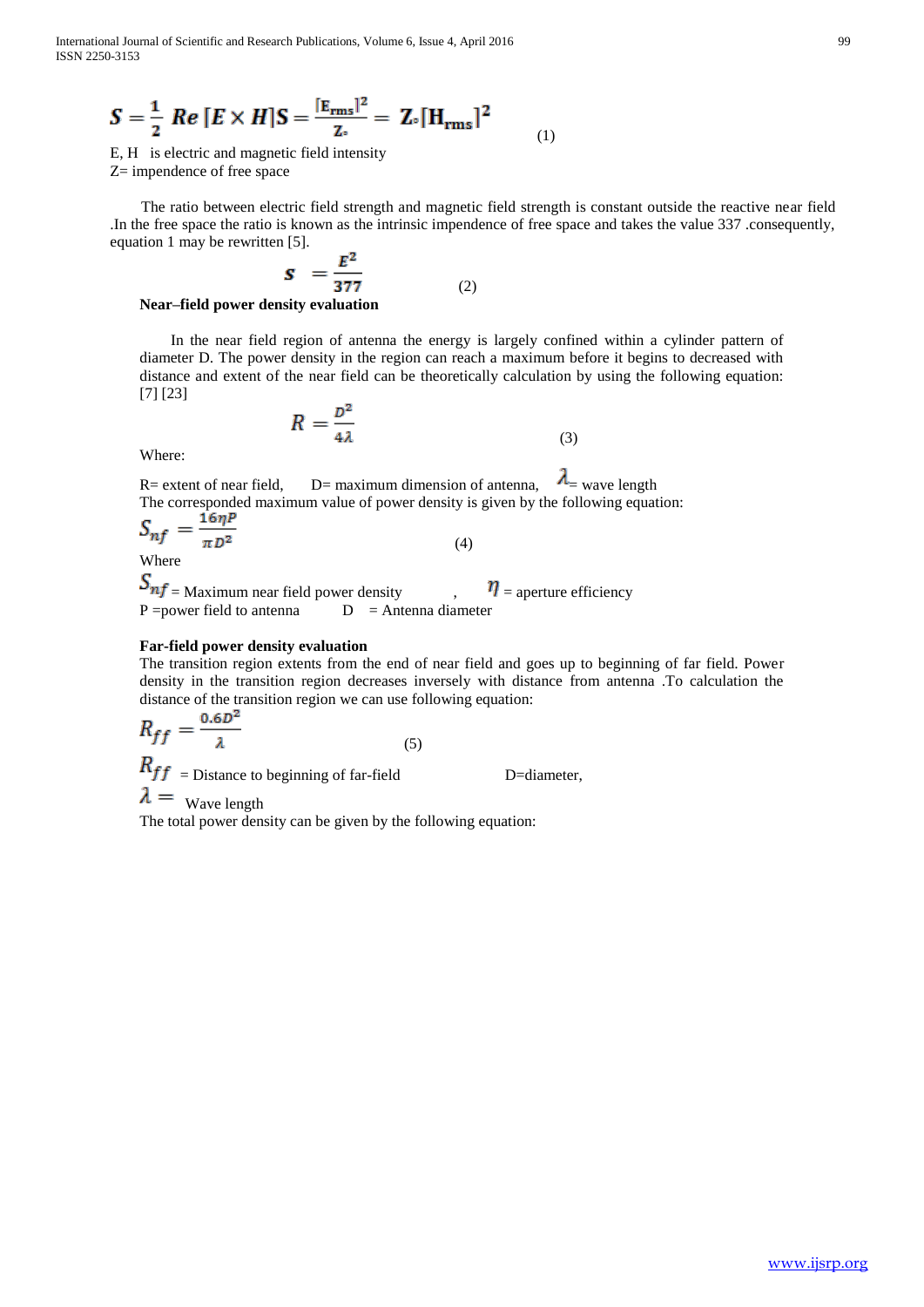International Journal of Scientific and Research Publications, Volume 6, Issue 4, April 2016 100 ISSN 2250-3153

$$
S = \frac{S_{nf} \cdot R_{nf}}{R} \tag{6}
$$

S= power density in transition region

 $S_{nf} =$  Maximum power density for near field  $R_{nf}$  =extent of near field

R= Distance to point of interest.

,

 If the total power density field into an antenna is known as well as the antenna gain to calculate the power density in the main beam by assuming an inverse law dependence upon distance at all distances from the antenna. The following equation is valid for power density in the far field use power density, **S**, in this way [5].

$$
S = \frac{P_{\text{rad}} G}{4\pi d^2} \tag{7}
$$

Where d is the distance from the antenna  $P_{rad}$  is the total radiated power and **G** is antenna gain (in liner units). The magnitude of far – field radiated by the base antenna system is determine by using the ray algorithm base on the geometrical optics method. Thus, the total electric field can be express as superposition of incidence and reflection compound. [8, 9].

$$
E_{\text{Total}} = E_{\text{incidence}} + E_{\text{reflection}}
$$
  
\n
$$
E_{\text{incidence}} = E_{\circ} (\emptyset, \theta) e^{-J\beta R}
$$
  
\n
$$
E_{\text{reflection}} = \rho. (\emptyset^{-}, \theta^{-}) E_{\circ} \frac{(\emptyset^{-}, \theta^{-})}{R^{-}} e^{-J\beta R}
$$
  
\nWhere:  
\n
$$
\rho_{\text{mis the approximation reflection coefficient}}
$$

 $\mathbf{P}$  = is the approximation reflection coefficient.

 $E_{\circ}$  = is the magnitude of incidence wave.

 $(\emptyset, \theta)$ <sub>=are spherical coordinate angles,</sub>  $\beta$  is constant. R=is distance from the base station.

## **Types of exposure Zones**

 Base on the reference level specified by ICNIRP, the compliance distance from base station antenna could be calculated with the help of equivalent Iso-Tropically radiation Power (EIRP watts) in the direction of the maximum gain of the antenna .hence ,three types of exposure zones can be identified

## **Compliance Zone**

Where potential exposure to EMF is below the applicable limits.

## **Occupational Zone**

 Where positional exposure of EMF is below the limits for occupational exposure but exceeds the limits for general public exposure. Here occupational refer to operational and maintenance staff.

#### **Exceedance Zone**

Where potentionial of EMF exceeds the limits for both occupational and general public exposure [**10**]

## **Method Materials**

### **Study area**

The State of Khartoum area  $(22,142 \text{ km}^2)$  lies between latitude 15-16 N and longitude 31.5 -34 East, located in the heart of Sudan at the confluence of the [White Nile](http://en.wikipedia.org/wiki/White_Nile) and the [Blue Nile,](http://en.wikipedia.org/wiki/Blue_Nile) where the two rivers unite to form the River Nile. The population census estimates the population of Khartoum state to be about 5,274,321 in year of 2008.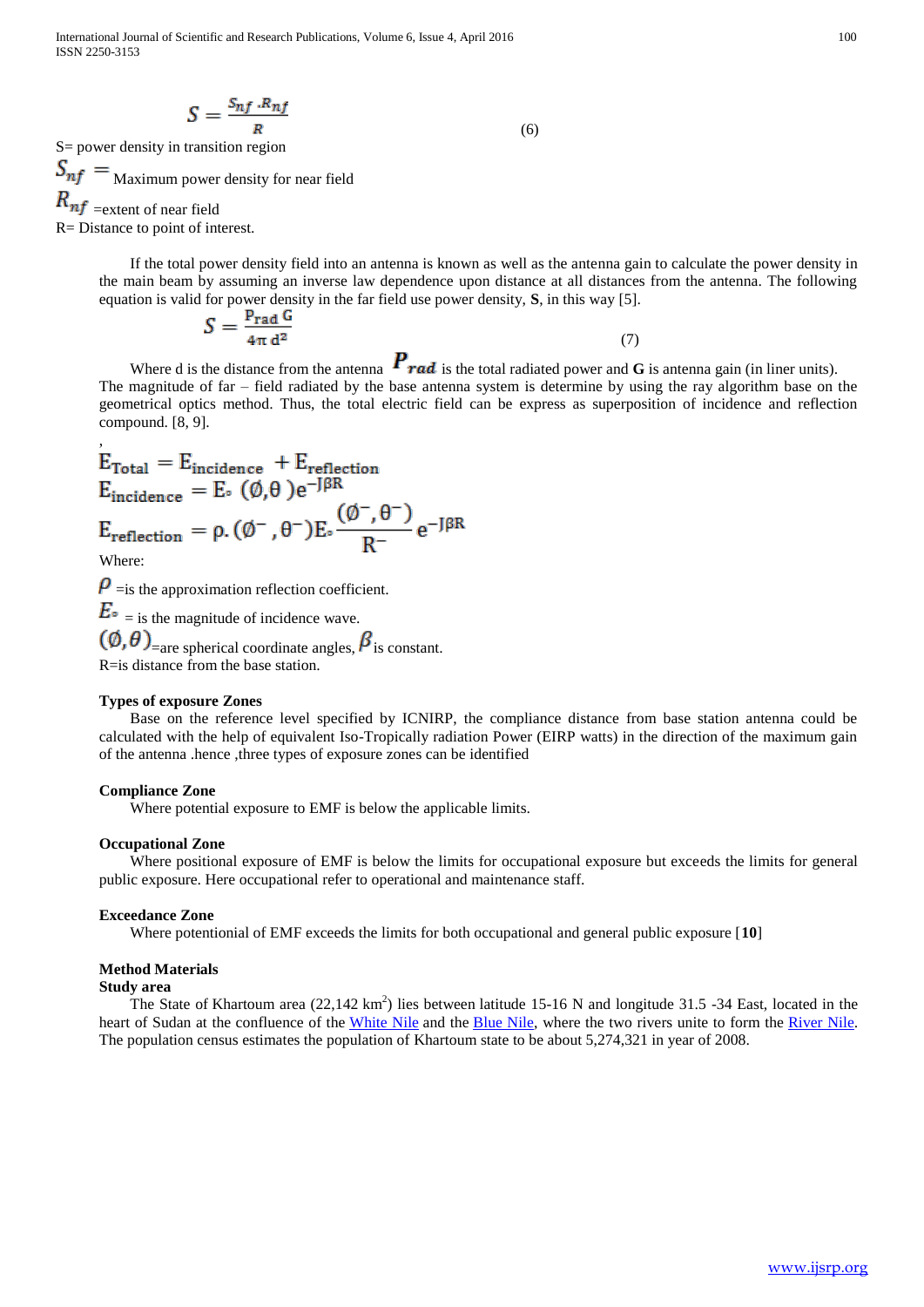International Journal of Scientific and Research Publications, Volume 6, Issue 4, April 2016 101 ISSN 2250-3153



**Figure 1: map show the study area**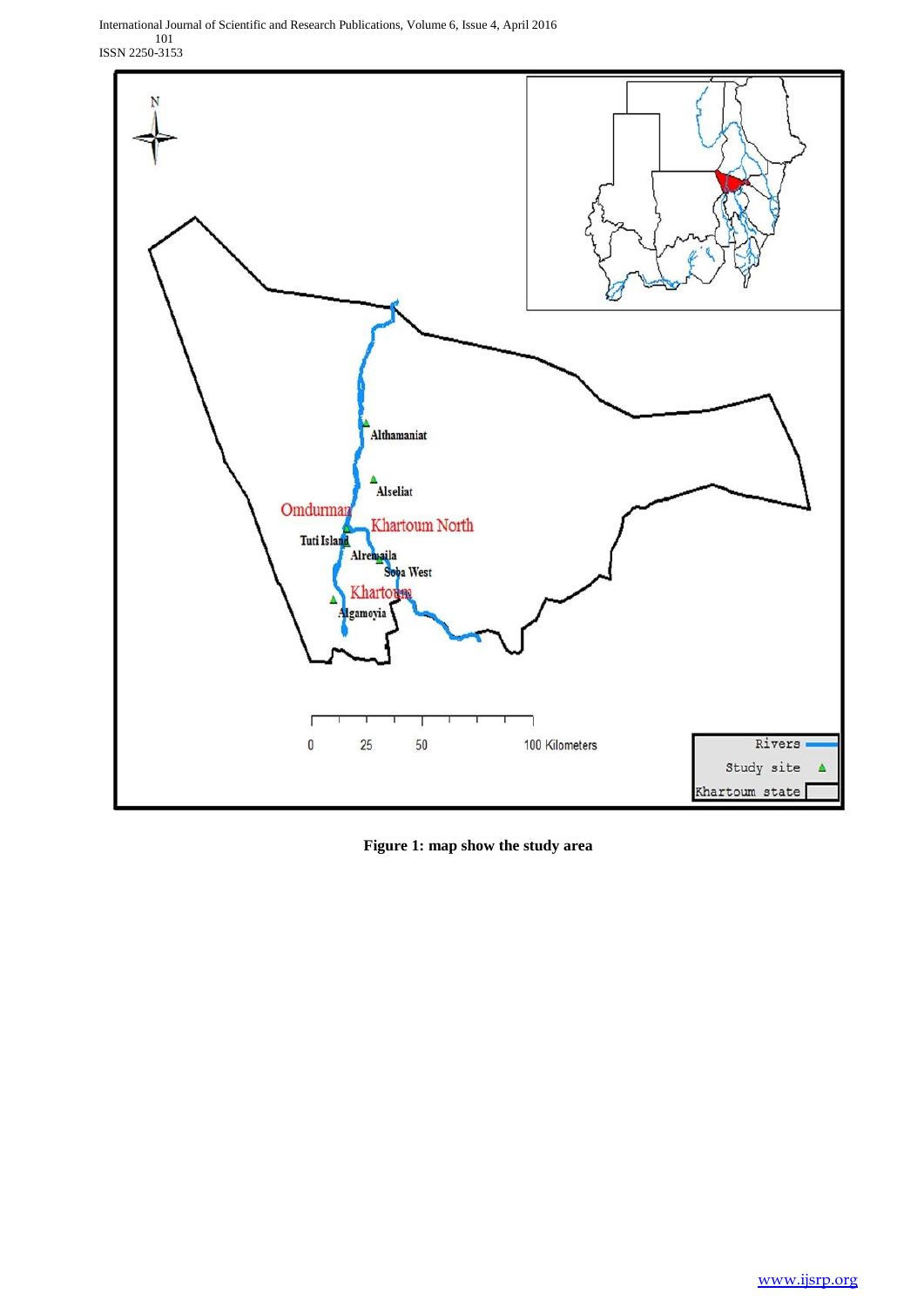## **Measurement**

 Aaronia Hyper LOG 4040 X" detector have been used for electromagnetic radiation measurement. It has possible analysis and measurements within frequency range (400MHz - 4GHz) Coverage of various mobile radio frequency ranges Suitable for fieldstrength and EMC measurements due to high precision Can be used in the lab and for open-field application . The area of was selected for the present study which demonstrates the use of various types of antennas and measurement at difference distance. In the survey, a GPS device was used to locate the coordinated of antennas. Measurements were performed up to 10-100m far from the antenna. At each location, the type of antenna is determined using accompanied software (AaroniaLcs analyzer). The measuring devices (Hyper LOG 4040 X) are connected to a laptop for calibration purposes and to analyze the spectra. For each antenna the following data is obtained: exposure, electromagnetic electric field. In order to obtain more accurate values, many measurements are normally performed at every location. The following data is also recorded: power density, electric field and magnetic field. Figure shows display of spectrum and result of typical measurement. [12]



**Figure 2: Schematic diagram show the principle of measurements**

## II. RESULT AND DISCUSSION

1. The calculation of power density radiation at distances ranging from (1m to100 m) from base station for different transmitting power and difference antennas and estimated the maximum power density from result from(1 to 10m) the mean was found value  $(18.121 \text{W/m}^2$  ) near of antenna .After that that we take the value of power density from distance (10,20,30,40,50,60,70,80,90 and 100),the mean Power density (exposure) was (0.00590W/m**<sup>2</sup>** )0.000590% at 50m radius from antenna . According to the result the Sudan is no violation of power density (exposure).

| Distance (m)   | Latitude | Longitude | Power Ratio<br>(dBm) | density<br>Power<br>(W/m <sup>2</sup> ) |
|----------------|----------|-----------|----------------------|-----------------------------------------|
|                | 32.53773 | 15.55633  | $-74.1$              | 18.121                                  |
| 2              | 32.53703 | 15.55589  | $-53.64$             | 2.0254                                  |
| 3              | 32.53645 | 15.54510  | $-48.91$             | 1.9273                                  |
| $\overline{4}$ | 32.54601 | 15.54107  | $-53$                | 0.9562                                  |

## **Table (1) Power density with respect to distance and power ratio (1-10m)**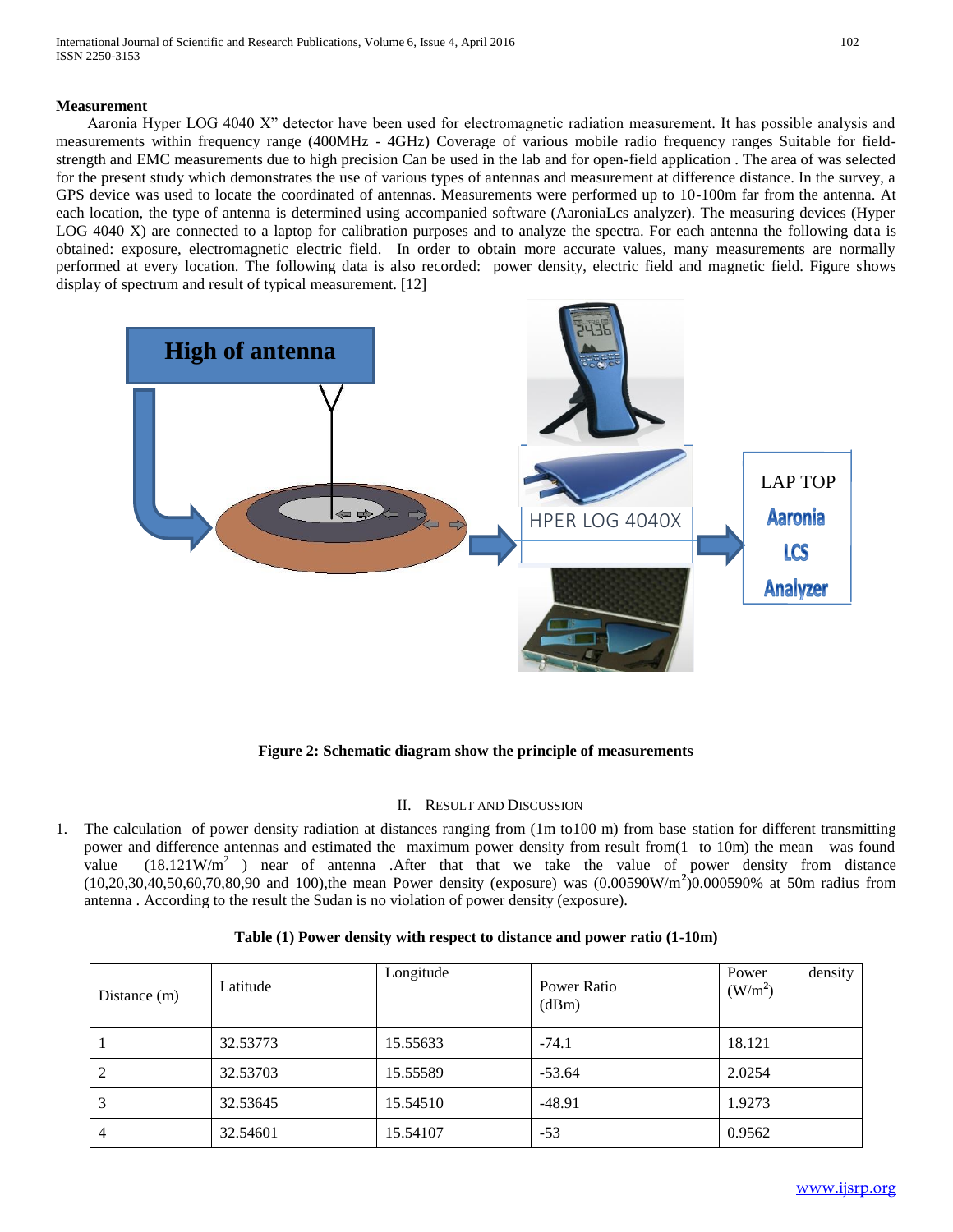International Journal of Scientific and Research Publications, Volume 6, Issue 4, April 2016 103 ISSN 2250-3153

|    | 32.54097 | 15.54922 | $-49.56$ | 0.6640 |
|----|----------|----------|----------|--------|
| O  | 32.54089 | 15.55796 | $-56.51$ | 0.4206 |
|    | 32.55329 | 15.53219 | $-60.59$ | 0.3090 |
| 8  | 32.55246 | 15.54133 | $-60.59$ | 0.2342 |
|    | 32.55151 | 15.54103 | $-61.21$ | 0.2064 |
| 10 | 32.54597 | 15.54161 | $-53$    | 0.1867 |

## **Table (2) Power density with respect to distance and power ratio (10-100m)**

| Distance $(m)$ | Latitude | Longitude | Power Ratio<br>(dBm) | density<br>Power<br>(W/m <sup>2</sup> ) |
|----------------|----------|-----------|----------------------|-----------------------------------------|
| 10             | 32.54597 | 15.54161  | $-53$                | 0.1867                                  |
| 20             | 32.57156 | 15.53944  | $-56$                | 0.0479                                  |
| 30             | 32.57634 | 15.53629  | $-60.56$             | 0.0196                                  |
| 40             | 32.57512 | 15.53620  | $-66.5$              | 0.0193                                  |
| 50             | 32.55320 | 15.53055  | $-64.66$             | 0.0059                                  |
| 60             | 32.55011 | 15.52783  | $-63.18$             | 0.0049                                  |
| 70             | 32.55748 | 15.52602  | $-67.45$             | 0.0041                                  |
| 80             | 32.56577 | 15.52702  | $-39.21$             | 0.0039                                  |
| 90             | 32.57189 | 15.53456  | $-47.66$             | 0.0022                                  |
| 100            | 32.53402 | 15.53322  | $-44.8$              | 0.0013                                  |

2. Figure 1, 2 the represented the power density dramatically decline when we far for the antennas and the power density in the result is proportional to the square of the distance from antenna. If, for example the distance from antenna increased by two times, the power density increasing four times.

## **Fig (1) Power Density Virus Distance from (1-10 m)**

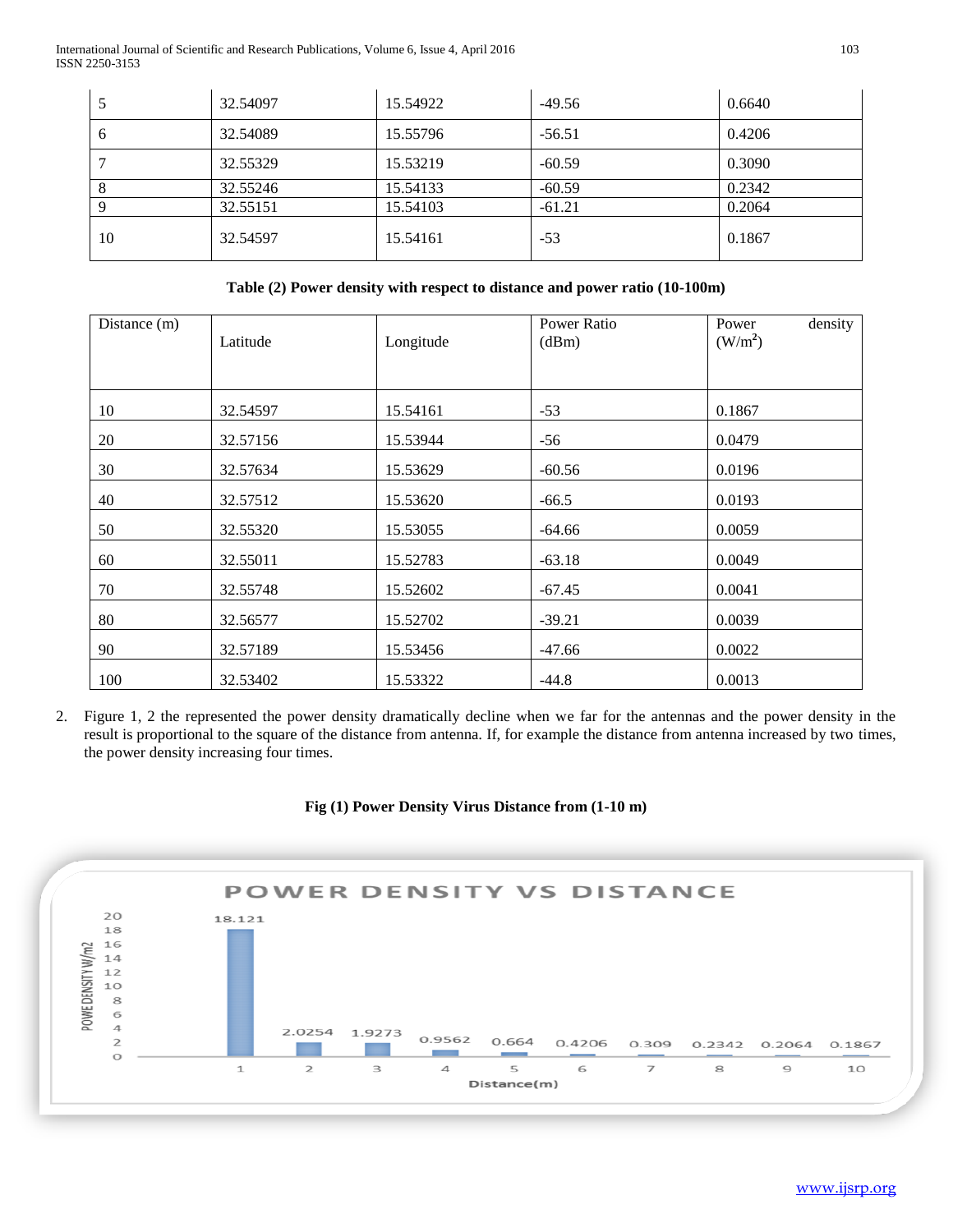**3.** In Figures 3,4 show the relation between the Electric field and power density (exposure) virus International guideline levels, The Electric field and Power density in the Sudan were found  $(0.826 \text{V/m})$ ,  $(0.00590 \text{ W/m}^2)$  respectively. Represented about

 $0.08\%$ , 0.000590 % of total value of guideline there are no risk of electromagnetic radiation in Sudan also said the Sudan is safety area of electric field and power density.





## Electric field Vs General public levels



**Fig (3) Electric field Vs General public levels**

## **Table (3) General Public levels and Electric Field**

| General Public Levels (Frequency)            | $E$ field $V/m$ |
|----------------------------------------------|-----------------|
| Russia 2003 (general public) 300 - 30000 MHZ | O               |
| PR China 300 - 30000 MHZ                     | O               |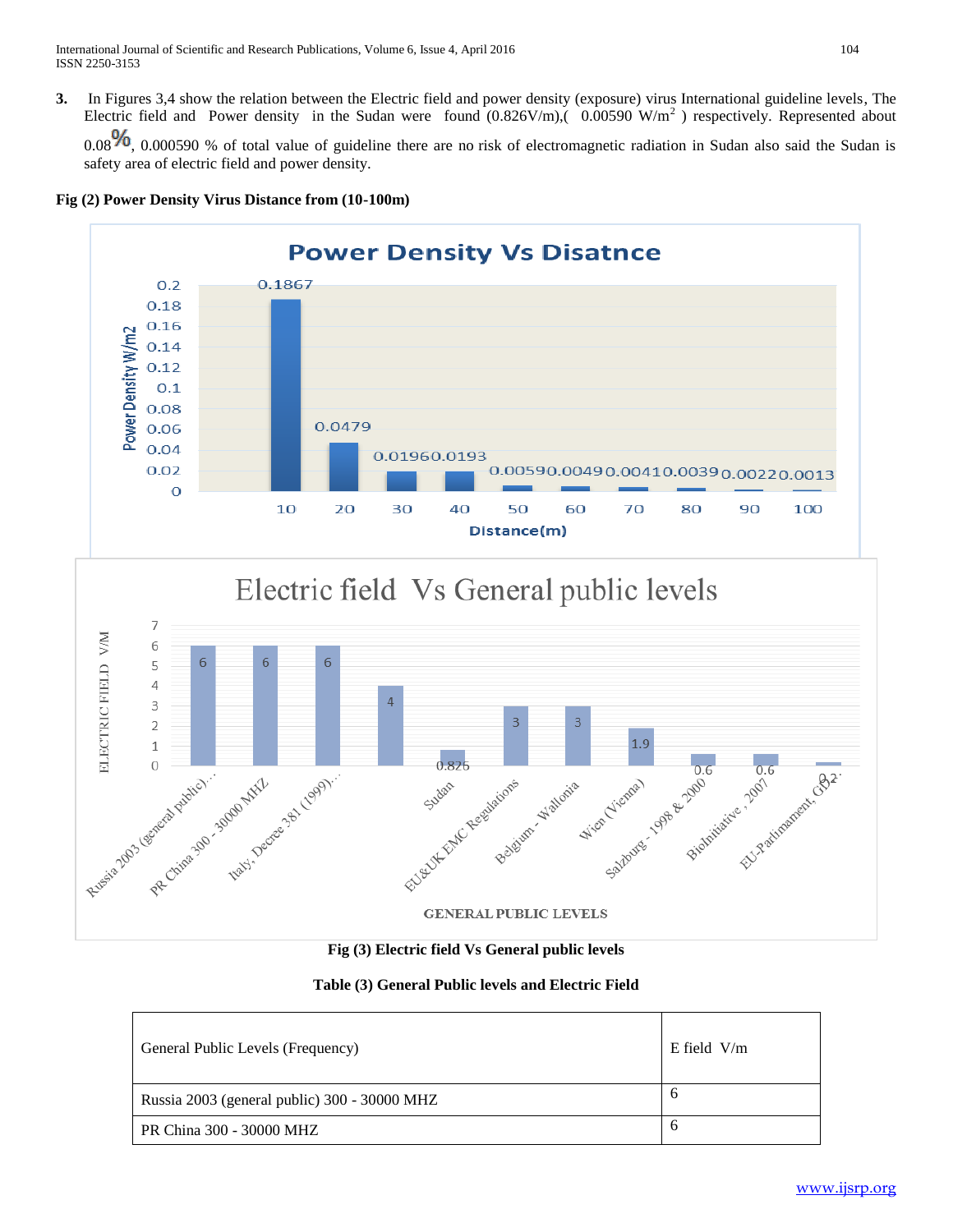| Italy, Decree 381 (1999) 300 - 30000            | 6              |
|-------------------------------------------------|----------------|
| Swiss Ordinance ORNI, rms values 900 - 1800     | $\overline{4}$ |
| Sudan                                           | 0.826          |
| EU&UK EMC Regulations                           | 3              |
| Belgium - Wallonia                              | 3              |
| Wien (Vienna)                                   | 1.9            |
| Salzburg - 1998 & 2000                          | 0.6            |
| BioInitiative, 2007                             | 0.6            |
| EU-Parlimament, GD Wissenschaft, STOA GSM(2001) | 0.2            |

## **Table(4) General Public levels and power density**

| General Public levels (Frequency)             | Power<br>density(Exposure)<br>W/m2 |
|-----------------------------------------------|------------------------------------|
| Russia 2003 (general Public                   | 0.1                                |
| Rf china(200-3000MHz)                         | 0.1                                |
| Italy, Decree381(1999)(300-3000MHz)           | 0.1                                |
| ICNIRP2010(400-2100MHz)                       | 10                                 |
| Belgium-Wallonia(900-2100)                    | 0.024                              |
| Wien(Vienna)                                  | 0.01                               |
| Sudan                                         | 0.00590                            |
| BioInitiative,2007                            | 0.001                              |
| EU-Parliament, GDWissenschaft, STOA GSM(2001) | 0.0001                             |

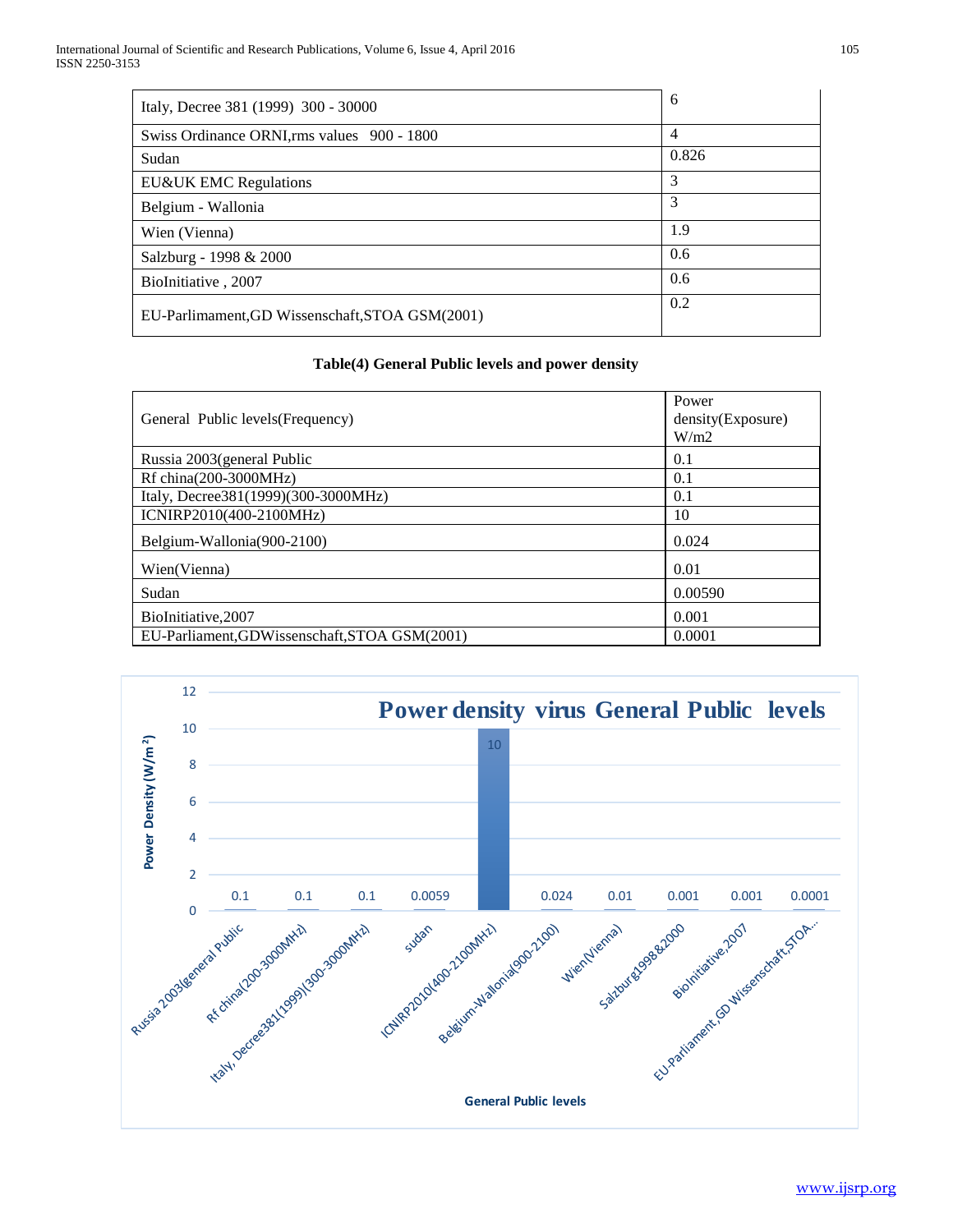## **Fig (4) Power density Virus General Public Level**

## III. CONCLUSION

 In this papers, the power density level over distance from base stations are investigated, the result of the calculations are summarized as follows:-

- 1. The permitted levels are exceeded within a distance of 10 m directly in front of the antennas radiating surface, this is, in many case within the areas where people living around the base stations and; therefore ,the expose to radio wave .Compliance distance in other directions ,such as above and below the antenna, would be smaller. During measurement the maximum power density levels from the antennas never exceed the reference level. Power density was in the range ( $0 \text{ W/m}^2$  -  $0.00590 \text{W/m}^2$ ) at distance 50 m
- 2. In Sudan, the use increasing used cellar mobile phone dramatically, we establish the central laboratory to perform basic studies of non- ionizing radiation and effects of RF of any countries in African and other studies is necessary.
- 3. Obviously, the guideline for EMF radiations from BTS and mobile handset in Sudan are very low when compared to developed countries like USA, Canada, Japan, Russia, China and Australia. In addition the Sudan are very stringent power density when it the adopted by some international organizations like WHO, HPS, SRSA, NIPH.
- 4. In order to lower exposure for people living nearby the antennas are suggested here. These include setting minimum distance of 30-40 m from the nearest house and > 50 m for safety buildings. Such as the schools, Hospitals.

### **ACKNOWLEDGMENTS**

This work is supported by Sudan university science & Technology and Sudan atomic energy commission (SAEC).

#### **REFERENCES**

- [1] T.G.Cooper, S.M Mann, M Khalid and R.P.Blockwell; "Public Exposure to Radio Waves Near GSM Microcll and Picocell Base Station ", J .Radiol.Port.26, 199- 211, 2006.
- [2] Md.R.Islam, O.O.Khlifa, L. Ali, A .Azil, M.Zulkarnain; "Radiation Measurement from Mobile Base Stations at a University Campus in Malaysia", American Journal of applied Science 2(4), 1781-1784, 2006.
- [3] U.Bergqvist, G.Friedrich,Y.Hamnerius,L.MartensG.Neubauer,G.Thuroczy, E.Vogel and J.Wiart, "Mobile Telecommunication Base Stations Exposure of Electromagnetic Field", Report of a short Term Mission on Base Statation Exposure with COST244bits, 2001, pp. 1-77. U.Bergqvist, G.Friedrich,Y.Hamnerius,L.MartensG.Neubauer,G.Thuroczy, E.Vogel and J.Wiart, "Mobile Telcommuncation Base Stataions Exposure of Electromagnetic Field", Report of a short Term Mission on Base Statation Exposure with COST244bits, 2001, pp. 1-77.
- [4] Ahmed Y. Tesneli, N.BerrnaTesneli ,Bahakanberoglu , "Measurement of electromagnetic radiation in an Urban environment".
- [5] John D. Kraus, Ronald J. Marhefka, "Antennas For All Applications", 2rd Edition, McGraw- Hill 1997, pp.1-75.
- [6] K.Siwiak "Radio wave propagation and Antennas for person Communication" 3rd Edition, Artech House, Boston, London, 2007.
- [7] Federal Communications Commission Office of Engineering& Technology:" Evaluation Compliance with FCC Guidelines for Human Exposure to Radiofrequency Field" OET Bulletin 65 Edition 1-97.
- [8] P. Bernardi, M. Cavagnaro, S .Pisa, E. Piazzi , "Human Exposure in the Vicinity of Radio Base Satiation Antennas",4th European Symposium on Electromagnetic Compatibility(EMC Europe 200), Brugge, Belgium, September11-15,2000, PP.187-192.
- [9] P. Bernardi, M. Cavagnaro,S.Pisa,E.Piuzzi, "Human Exposure to Radio Base Satiation Antennas in Urban Enlivenment" ,IEEE Transaction MTT, Vol 48,No.11, November2000,PP.1996-2003.
- [10] Mahanagar Doorsanchar Bhawan and JawaharLal Nehru Marg, "Effects of Electromagnetic Field Radiation from Mobile Towers and Handset" 30th July, 2014, p.p1-39.
- [11] Recommended 1998 of International Commission of Non-Ionizing Radiation Protection ICNRP.
- [12] http://www.Aaronia" www.Aaronia .de.
- [13] CNIRP Guidelines for limiting Exposure to Time -Varying, Magnetic, and Electromagnetic fieldsc up 300GHZ, Heath Physics, Vol 74 No 4, 1998 PP.494-522.

### **AUTHORS**



**First Author** – Mohammed Idriss Ahmed, Mr. Mohamed Idris Ahmed is a PhD student in Sudan University of science and Technology, Khartoum-Sudan. He received an MSc degree in General Physics from Khartoum University -Sudan in 2011, and BSc degree of Physics in same university 2007. His research area of interest Non-ionizing Radiation, Electromagnetics Wave and communication